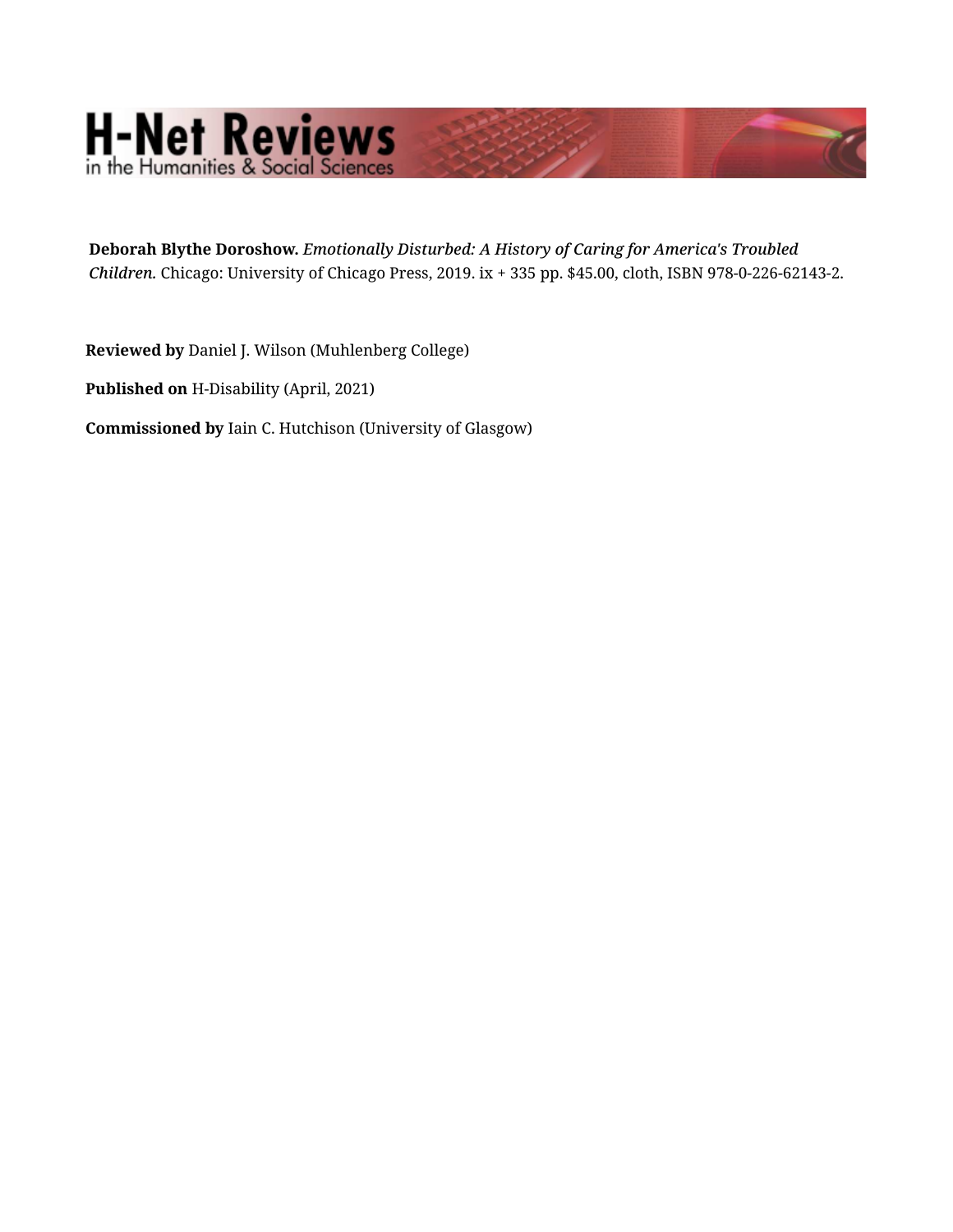*Emotionally Disturbed* is a history of the treat‐ ment of emotionally and behaviorally disturbed children in the mid-twentieth-century United States. "Emotionally disturbed" emerged as a new diagnostic category in the 1930s and 1940s to de‐ scribe children who were not mentally ill or intel‐ lectually impaired, but who exhibited abnormal emotional states and behavioral patterns. Psychi‐ atrists, psychologists, and social workers de‐ veloped residential treatment centers (RTCs) to house these children for months, or sometimes years, while they administered treatment. RTCs were developed and advertised as more humane alternatives to the large, grim, state mental asylums and institutions to which such children had typically been sent. RTCs and the therapeutic strategies that accompanied their establishment prevailed into the 1960s when the movement for deinstitutionalization and changing therapeutic theories and practices led to their abandonment. Although they never served more than a small percentage of children needing care and treat‐ ment, Deborah Blythe Doroshow argues that they represented a sincere effort to improve the care of emotionally disturbed youth and to prepare them to rejoin their families and society. While acknow‐ ledging their good intentions, Doroshow is also at‐ tentive to the significant weaknesses and flaws of this approach to treating this population.

RTCs arose out of the mental hygiene move‐ ment of the 1920s and the child guidance clinics developed to treat troubled children. Residential treatment centers were created to treat children who required more than outpatient care and as an alternative to either reform schools or large-scale mental institutions. "RTC professionals," Doroshow argues, "were forced to seek out novel therapeutic approaches and professional struc‐ tures to treat this newly identified seriously troubled group of children" (p. 3). These profes‐ sionals "identified a new kind of person: the emo‐ tionally disturbed child" (p. 4). She believes that "the creation of spaces and the creation of new types of people were codependent; the identifica‐

tion of a population of emotionally disturbed chil‐ dren was necessary for the creation of RTCs, and the development of RTCs was critical to the under‐ standing of who the disturbed child was and how he or she might best be helped" (p. 4).

Emotional disturbance as a diagnostic cat‐ egory with its associated treatment regime and locale arose during the post-World War II Americ‐ an quest to return to normality following two dec‐ ades of economic depression and conflict. Emo‐ tionally troubled youth with their abnormal beha‐ viors were seriously at odds with expected norms, and the RTCs were an effort to treat these children so they could behave appropriately and normally. As Doroshow puts it, "at RTCs, treating emotional troubles and building normal children were inex‐ tricably intertwined" (p. 4). For RTC professionals, normal children were "moderate" in their behavi‐ or and came from normal homes with two normal parents. Emotionally disturbed children exhibited extreme behaviors and often came from broken or abnormal homes and families. These professionals believed that it was often necessary to remove troubled children from abnormal situations to treat their disturbances and restore their emotion‐ al balance and behaviors to something approach‐ ing normal.

RTCs varied considerably in size and quality. Some were small, treating perhaps a dozen chil‐ dren, while others might house several hundred. Some RTCs were housed within larger institutions such as Bellevue Hospital in New York or the Men‐ ninger Clinic in Topeka, Kansas. Others were freestanding and independent. Most were unlocked and established as alternatives to the large, locked institutions and asylums characteristic of the early twentieth century. They were typically construc‐ ted and outfitted to resemble the normal home to which the children were expected to return. Many had small residential cottages overseen by house mothers or house parents. These places sought to establish a therapeutic milieu in which the chil‐ dren both lived and were treated. Psychologists,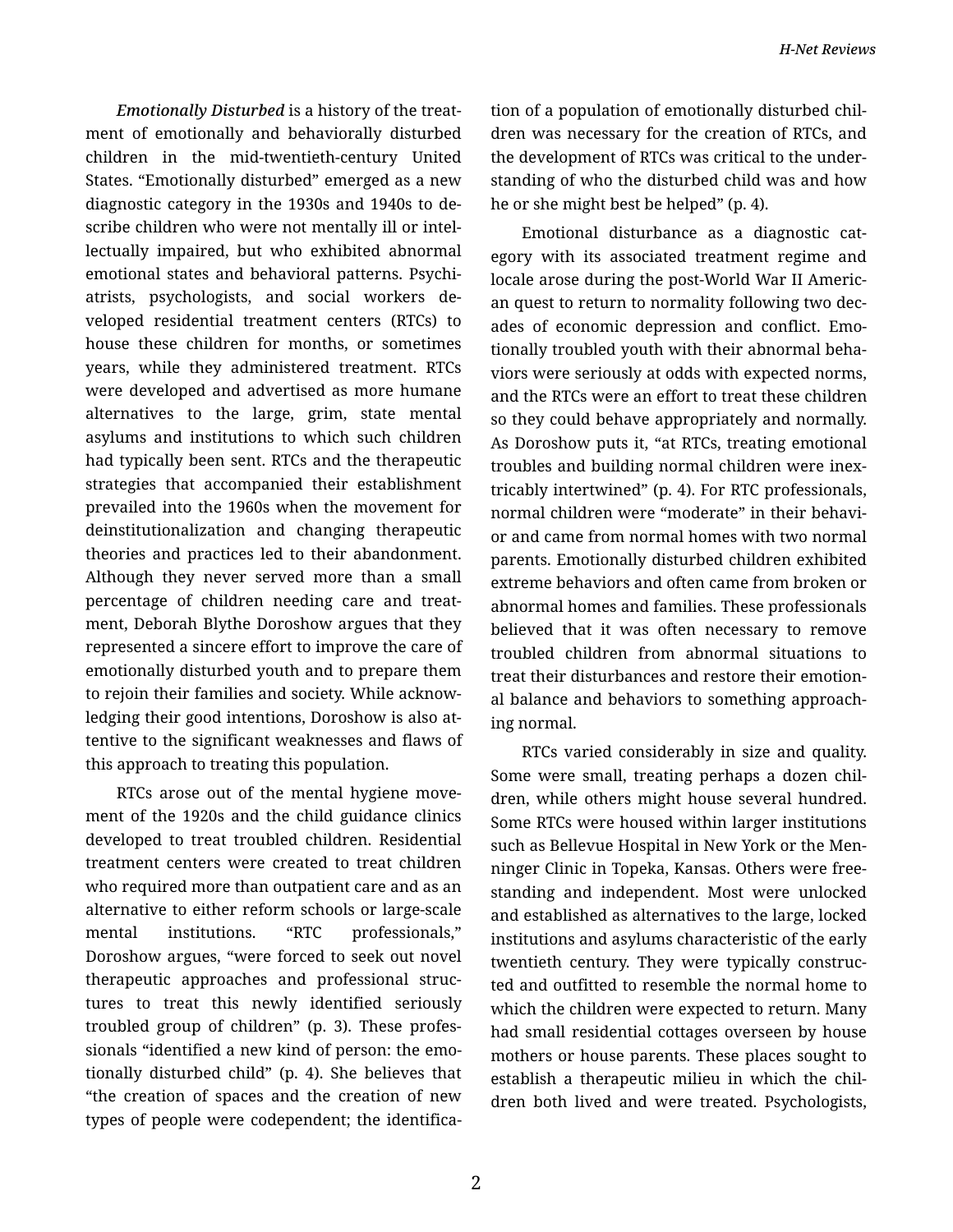social workers, and sometimes psychiatrists spent their days observing and working with their pa‐ tients in the therapeutic milieu. Understanding the basis for the child's acting out, and working with him or her to modify their behaviors rather than punishing them for misbehaving, was at the core of the RTCs approach. RTCs were expensive to op‐ erate and could handle only a small percentage of emotionally troubled children and adolescents. Many were private patients whose parents could afford the cost. The typical patient was white and middle or upper class, although a few of the RTCs made an effort to admit black children and those from poorer families.

Doroshow traces the development of RTCs from their origins in the 1930s and 1940s. She dis‐ cusses how a pioneering spirit animated many of the original advocates for RTCs and the ways in which they developed the new category of emotionally disturbed children. She also describes how and why they believed the origin of these dis‐ turbances could be traced to family pathologies. Other chapters focus on the individual therapies used with children, the casework with parents, and the therapeutic milieu that characterized RTCs. Advocates considered the therapeutic milieu a distinctive and original contribution in the treat‐ ment of this population. The therapeutic milieu "was to be warm, welcoming, and permissive, a noninstitutional institution differentiating RTCs from punitive, custodial institutions for children, such as training schools. Most importantly, the mi‐ lieu would foster normality" (p. 7). The therapeut‐ ic milieu was designed to "resemble typical, white, middle-class American homes so that the children living there would have corrective experiences to erase the effects of their pathological ones at home" (p. 7). Every activity and interaction with the professional staff was "aimed at shaping nor‐ mal children who represented moderation" in their emotional states and behaviors (p. 7).

Later chapters trace the decline and abandon‐ ment of RTCs in the 1960s and 1970s. Doroshow

discusses "how RTCs found themselves on shaky ground in the face of increased costs, reduced funding, growing anti-institutional sentiment, and the community health movement" (p. 7). Some RTCs closed and others transformed themselves into "multiservice organizations offering a spec‐ trum of services," from residential to outpatient and day care options (p. 7). By the late 1970s, Doroshow finds, "residential treatment as an op‐ timistic, progressive treatment option for the emo‐ tionally disturbed child was relegated to the mar‐ gins of mental health care" (p. 8). In its place was a hodgepodge of professionals and agencies that parents had to negotiate to try to secure care for their troubled child.

Doroshow provides a thorough account of the rise and fall of residential treatment centers fo‐ cused on the perspective of the professionals who developed, championed, and ran these therapeutic institutions. She provides some insight into how treatment in RTCs was experienced by the chil‐ dren housed and treated in them. However, children's voices form only a small part of her study. This is due in part to a lack of sources; few firstperson accounts of a stay in a RTC exist. More troubling, Doroshow quotes numerous generally positive comments and observations from resid‐ ent children in official RTC publications. These comments needed more interrogation given that official publications were unlikely to publish any critical comments from their patient populations.

The book would also have been stronger had Doroshow more critically examined the standard of normality employed by RTC professionals in evaluating family life and the emotional status of their patients. Doroshow is undoubtedly correct in describing the professionals' adherence to stand‐ ards of normality in post-World War II America, but from a disability perspective that is a problem‐ atic stance, especially when normality equated only to white, middle-class families with two nor‐ mal parents and normal children. Doroshow's ac‐ count would have been stronger had she explored